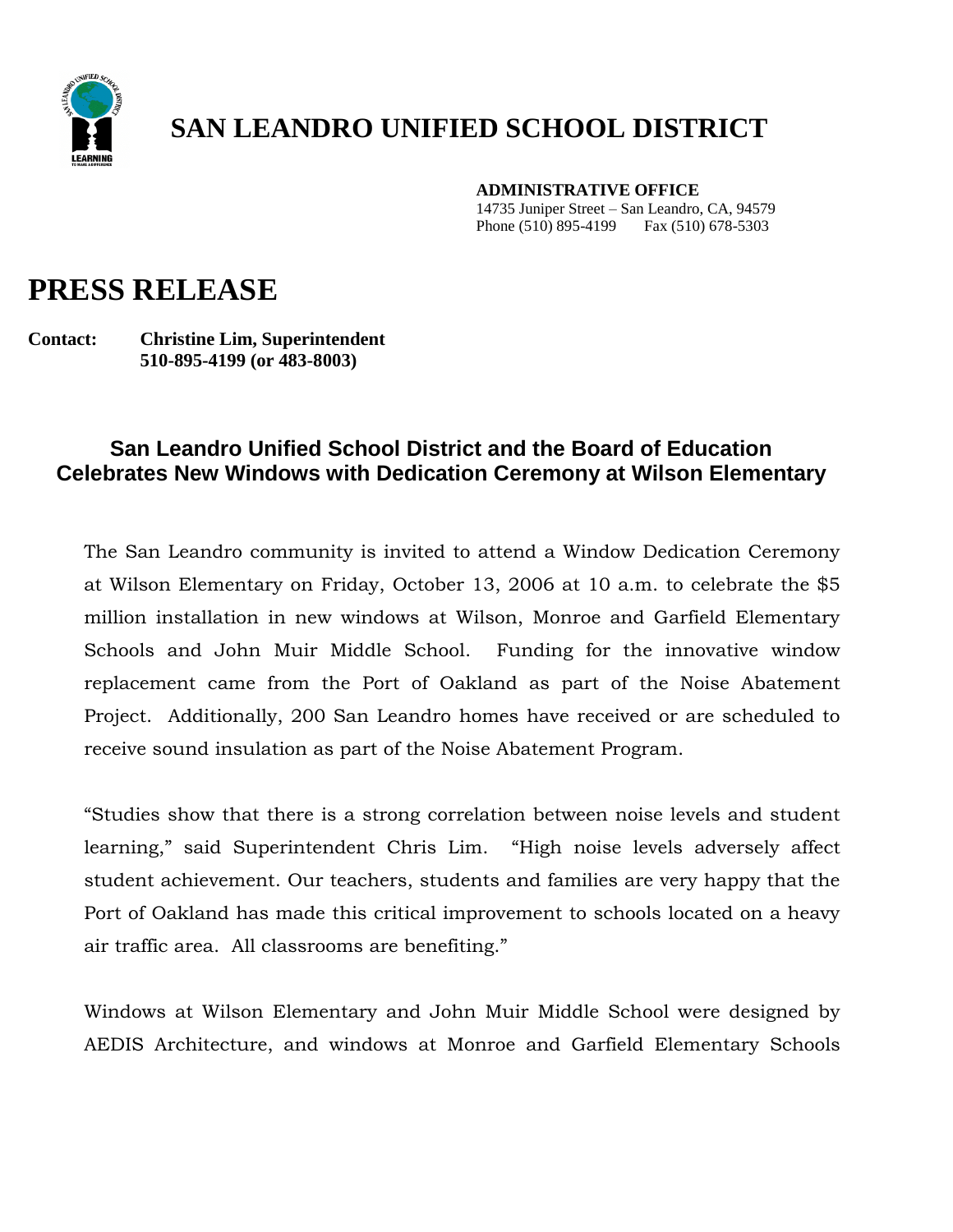were designed by MWM Architects. Zolman Construction installed the windows over the summer in time for the first day of school.

"Zolman Construction did an incredible job getting the windows done in such a short amount of time," said project managers Alaine Brown and Dennis Cooper, Harris & Associates.

The Dedication Ceremony is made possible through the generosity of AEDIS Architecture, a full service architectural firm specializing in educational and education-related architecture and planning. AEDIS is located in San Jose, California.

Oakland International Airport (OAK) recently completed a 6-year sound insulation program in the city of Alameda. Sound insulation improvements were offered to 629 eligible homeowners located on Bay Farm Island in Alameda. Results showed that the average interior sound level was reduced by 5 to 7 decibels (dB).

As part of the Airport's community outreach efforts, the [Oakland Airport-](http://www.oaklandairport.com/noise/noise_oakforum.shtml)[Community Noise Management Forum](http://www.oaklandairport.com/noise/noise_oakforum.shtml) was created to address community noise concerns and make recommendations on noise related issues at the Airport. Forum representatives include one elected official and one citizen from eight neighboring cities, Alameda County, Marin County and the Port Director of Aviation and join efforts to facilitate cooperation between the Airport and local communities.

OAK has over 200 flights a day on 12 domestic and international carriers to 39 nonstop destinations. The airport is a revenue division of the Port of Oakland, an independent department of the city of Oakland. OAK is in the midst of a Terminal Improvement Program, designed to add even more convenience, security and service to the travel experience. In Terminal 2, the program encompasses a new seven-gate concourse and waiting areas; the newly-opened baggage claim facility;